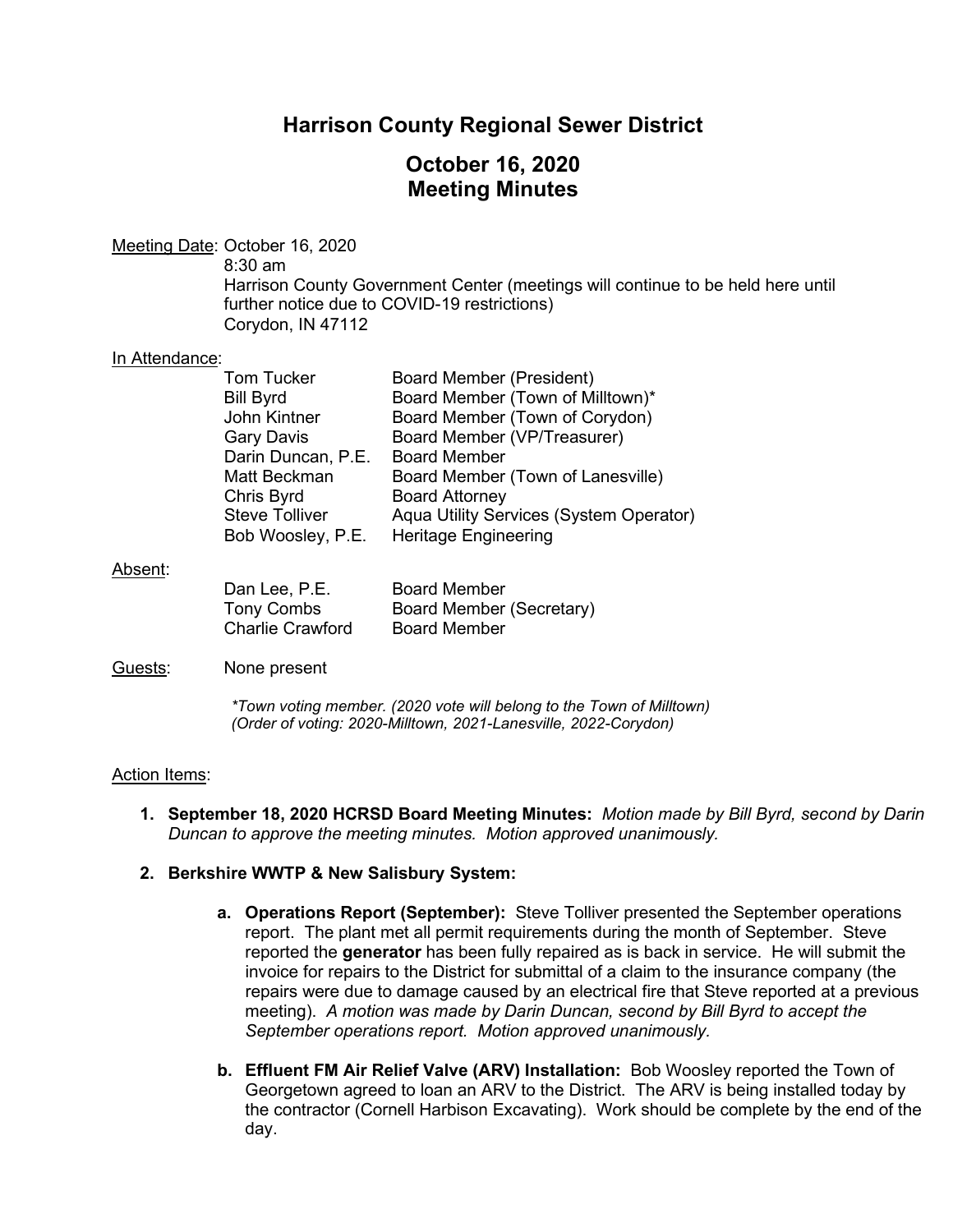HCRSD Mtg Minutes Oct. 16, 2020 Page 2 of 3

#### **3. Poplar Trace Subdivision:**

**a. Corydon Agreement:** Tom Tucker reported that he continues to work with the Town to finalize the District's agreement with them. The Town is confused on how best to bill the District for services. The District will need to hire an attorney to work with the Town's attorney to work out the final details. Chris Byrd has a conflict of interest and will not be representing either party in this matter. The Town has hired an attorney out of Indianapolis. *A motion was made by Billy Byrd, seconded by Gary Davis to hire Ted Whitus (attorney) to represent the District in finalizing the agreement with Corydon. Motion passed unanimously.*

### **4. Utility Locates:**

- **a. Indiana 811:** Bob Woosley reported that he has updated Indiana 811's records to show Steve Tolliver as the main point of contact for Utility Locates. Steve will be notified first, Bob will serve as a secondary point of contact. This change was needed since Steve is handling all utility locates for the District. Bob and Steve will continue to work together in this effort as needed.
- **b. Locate Equipment:** Steve informed the Board of the need to purchase locator equipment. To this point he has borrowed other utilities equipment to perform field locates of the District's FM lines when needed. We are now at a point where the District needs to have their own equipment. *A motion was made by Darin Duncan, second by Bill Byrd to allow for an expenditure of up to \$5,000 for the purchase of the necessary locator equipment and that 3 quotes shall be obtained. Motion passed unanimously.*

#### **5. Sewer Rates and Charges:**

**a. Capacity Fees:** Discussions were held regarding modifications needed to the capacity fees and how they are charged to multi-family residential and commercial users. The current fees charge a flat fee based on water meter size. It was discussed modifying this fee to be based on the number of equivalent residential units (ERUs). Bob Woosley will work with Chris Byrd to draft language to modify the current ordinance. This will be discussed further at the November Board meeting.

#### **6. Treasurers Report:**

- **a.** *Motion made by Bill Byrd, second by Darin Duncan to approve the September Treasurer's Report. Motion approved unanimously.*
- **b.** *Motion made by Gary Davis, second by Darin Duncan to pay the following claims. Motion approved unanimously.*

#### *District Checking Account:*

| i. Harrison REMC-WWTP electric service                        | \$1,472.65  |
|---------------------------------------------------------------|-------------|
| ii. Duke Energy - lift station electric service               | \$32.75     |
| iii. Town of Corydon - September sewer bills                  | \$10,495.80 |
| iv. Aqua Utility Services - WWTP Op., LS Maint., Misc. Maint. | \$4,819.84  |
| v. Lanesville Utilities - September sewer bills               | \$588.87    |
|                                                               |             |